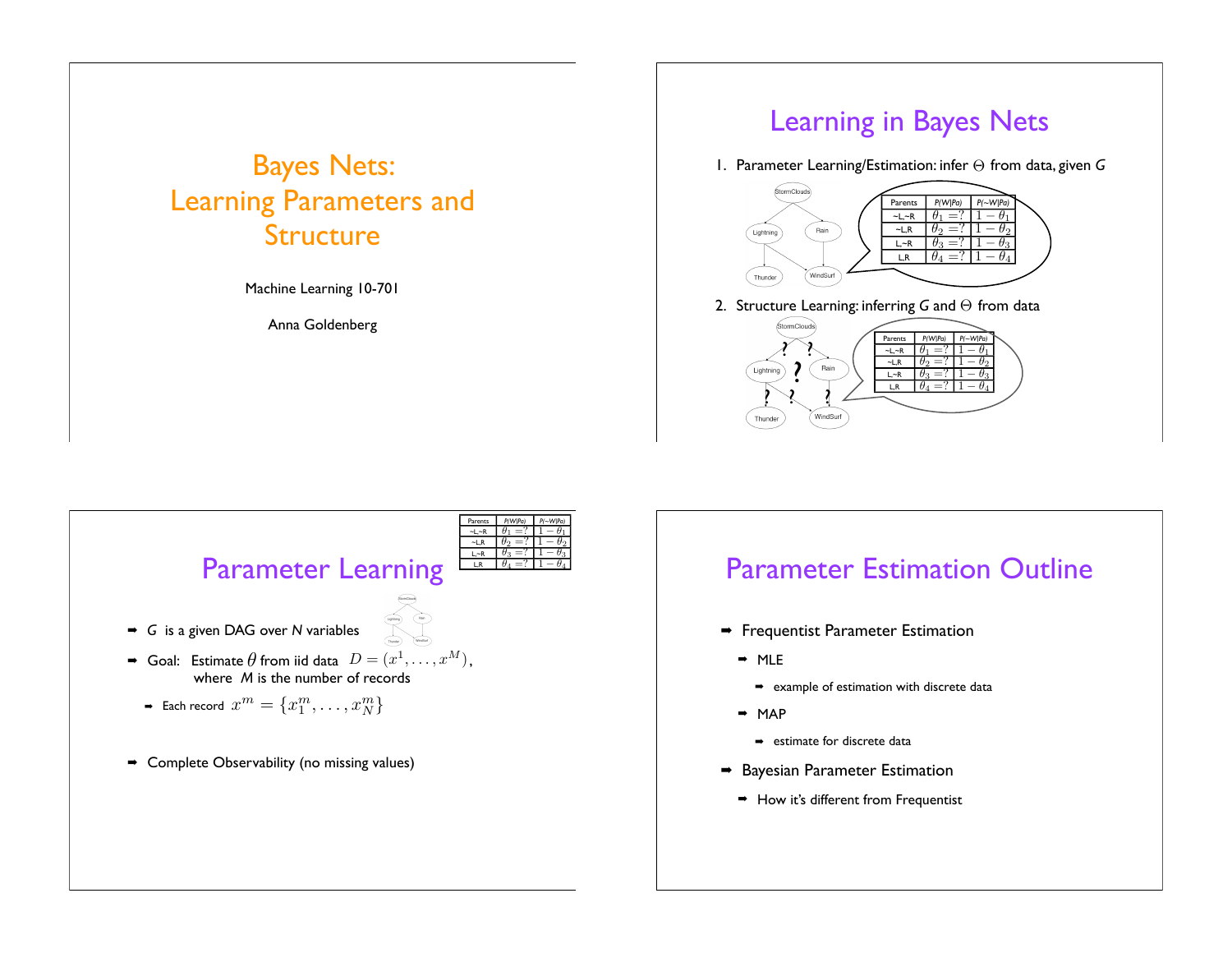

# Example: MLE for one variable

- $\rightarrow$  Variable X ~ Multinomial with K values (K-sided die)
- $\rightarrow$  Observe M rolls: 1, 4, K, 2, ...
- $\bullet$  model  $p(X = k) = \theta_k$  ,  $\sum \theta_k = 1$  (2) k  $\theta_k = 1$

$$
l(\theta; D) = \sum_{m} log \prod I(x^{m} = k)\theta_{k} = \sum_{k} \sum_{m} I(x^{m} = k) log(\theta_{k}) = \sum_{k} N_{k} log(\theta_{k}) \quad (1)
$$

Maximizing (1) subject to constraint (2):

 $\hat{\theta}_{k,ML} = \frac{N_k}{M}$  $\frac{N\cdot k}{M}$  the fraction of times k occurs



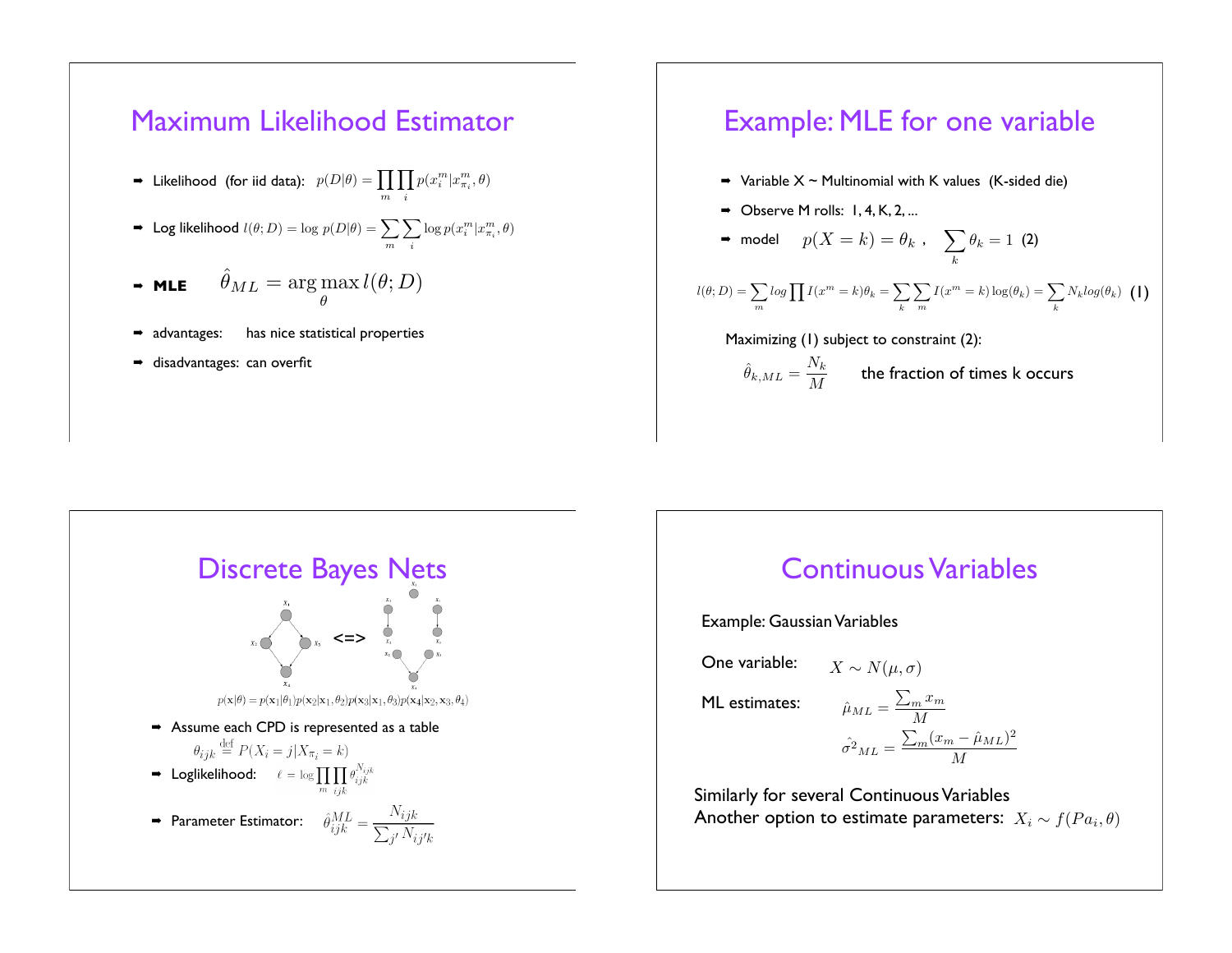# Maximum A Posteriori estimate (MAP)

- $\rightarrow$  MLE is obtained by maximizing loglikelihood
	- $\Rightarrow$  sensitive to small sample sizes
- **MAP** comes from maximizing posterior

#### $p(\theta|D) \sim p(D|\theta)p(\theta) = likelihood \times prior$

 $\rightarrow$  prior acts as a smoothing factor

#### Example: MAP for Multinomial



# Bayesian vs Frequentist

- $\rightarrow$  Frequentist:
	- $\rightarrow$   $\theta$  are unknown **constants**
	- $\rightarrow$  MLE is a very common frequentist estimator
- $\rightarrow$  Bayesian
	- $\overline{\bullet}\,$  unknown  $\theta$  are **random variables**
	- $\rightarrow$  estimates differ based on a prior

# Questions on Parameter Learning?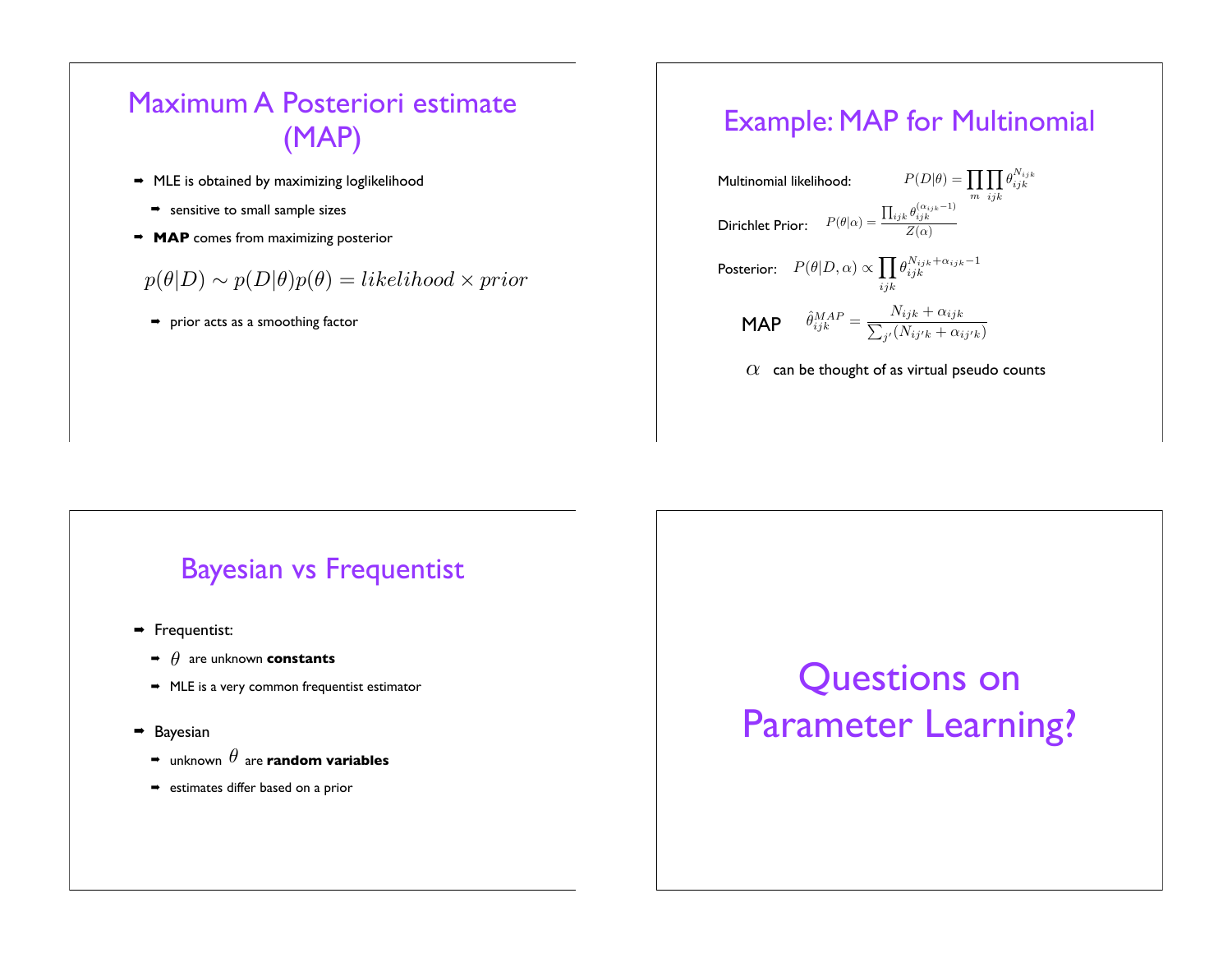

# Structural Learning

- $\rightarrow$  Constraint Based
	- $\rightarrow$  Test independencies
	- $\rightarrow$  Add edges according to the tests
- $\rightarrow$  Search and Score
	- $\rightarrow$  Define a selection criterion that measures goodness of a model
	- $\rightarrow$  Search in the space of all models (or orders)
- $\rightarrow$  Mix models (recent)
	- $\rightarrow$  Test for almost all independencies
	- $\rightarrow$  Search and score according to possible

# Constraint Based Learning

- ! Define Conditional Independence Test *Ind(Xi;Xj|S)*
	- **⇒** e.g.  $\chi^2$  :  $\sum \frac{(O_{x_i,x_j|s} E_{x_i,x_j|s})^2}{D}$ , *G2,* conditional entropy, etc.  $x_i,x_j$  $E_{x_i,x_j|s}$
	- ! if *Ind(Xi;Xj|S)<p, then independence*
	- $\rightarrow$  Choose p with care!
- $\rightarrow$  Construct model consistent with the set of independencies

# Constraint Based Learning

- → Cons:
	- $\rightarrow$  Independence tests are less reliable on small samples
	- $\rightarrow$  One incorrect independence test might propagate far (not robust to noise)
- → Pros:
	- $\rightarrow$  More global decisions => doesn't get stuck in local minima as much
	- ! Works well on sparse nets (small markov blankets, sufficient data)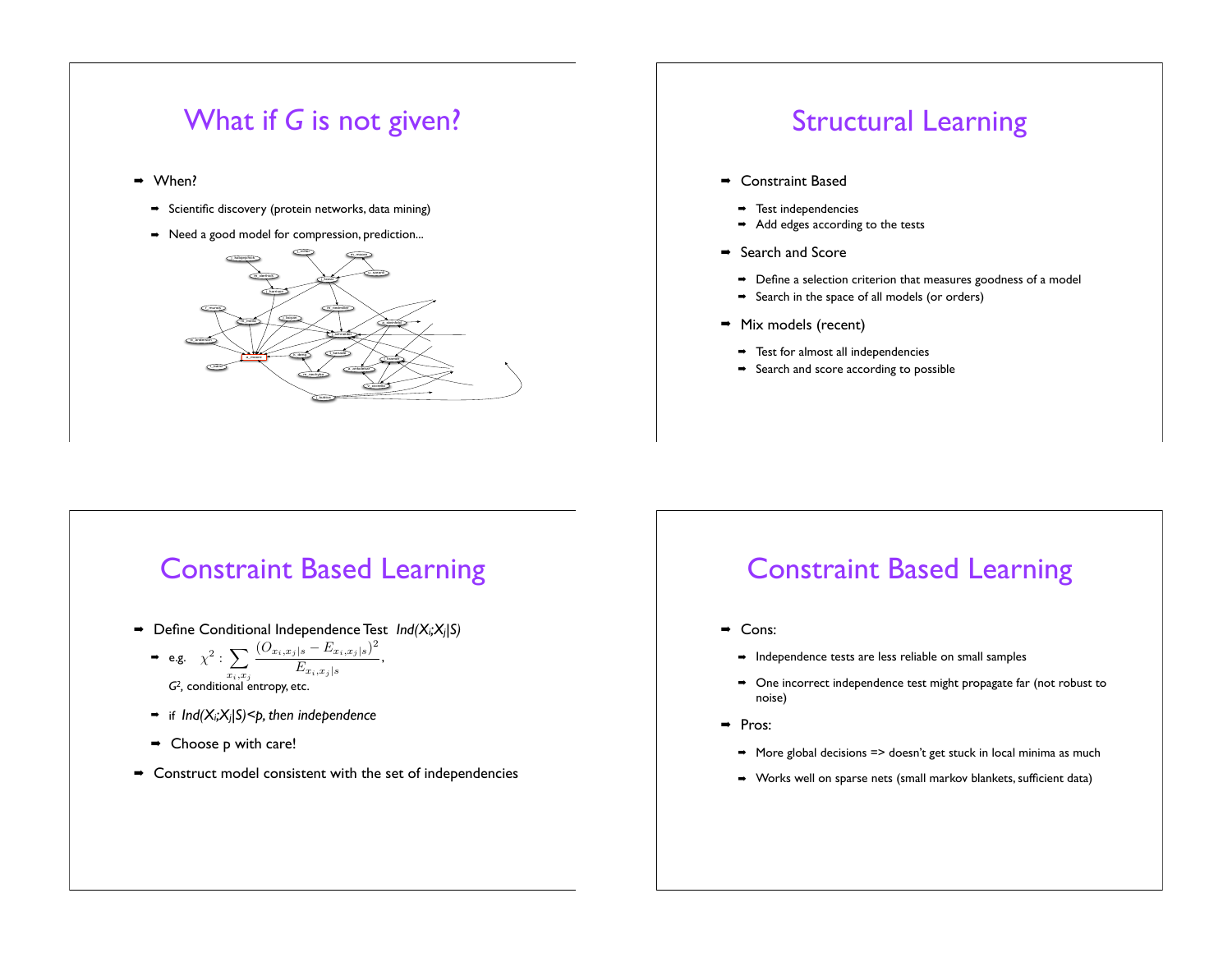# Score Based Search **Outline**

- → Select the highest scoring model!
- $\rightarrow$  What should the score be?
- $\Rightarrow$  Specialized structures (trees, TANs)
- $\rightarrow$  Selection operators how to navigate the space of models?

Theorem: maximizing Bayesian Score for *d!2* (not a tree) is NP-hard (Chickering, 2002)

# Maximum likelihood in Information Theoretic terms

 $\log P(D|\theta_G, G) = M \sum \hat{I}(X_i|Pa_{X_i}) - M \sum \hat{H}(X_i)$ 

- $\rightarrow$  The entropy does not depend on the current model
- $\rightarrow$  Thus, it's enough to maximize mutual information!
- → General case:
	- $\rightarrow$  Same as constraint search!
- $\Rightarrow$  Special case (trees):
	- $\rightarrow$  have to consider only all pairs (tree => only one parent):  $O(N^2)$

## Chow Liu tree algorithm

 $\rightarrow$  Compute empirical distribution:

$$
\hat{P}(x_i, x_j) = \frac{\text{Count}(x_i, x_j)}{M}
$$

 $\rightarrow$  Mutual Information:

$$
\widehat{I}(X_i, X_j) = \sum_{x_i, x_j} \widehat{P}(x_i, x_j) \log \frac{P(x_i, x_j)}{\widehat{P}(x_i)\widehat{P}(x_j)}
$$

- $\rightarrow$  Set  $\widehat{I}(X_i, X_j)$  as weight per edge between  $X_i$  and  $X_i$
- ! Find *Optimal* tree BN by getting the maximum spanning tree for direction: pick a random node as root direct in BFS order

# Tree Augmented Naive Bayes

TAN (Friedman et al, 1997) is an extension of Chow Liu



**TAN:**  $\widehat{I}(X_i, X_j | C) = \sum_{c, x_i, x_j} \widehat{P}(c, x_i, x_j) \log \frac{\widehat{P}(x_i, x_j | c)}{\widehat{P}(x_i | c) \widehat{P}(x_j | c)}$ Score(TAN):  $\sum\limits_i$  $\hat{I}(X_i, C) + \sum$  $\sum_j \hat{I}(X_j,\{Pa_{X_j},C\})$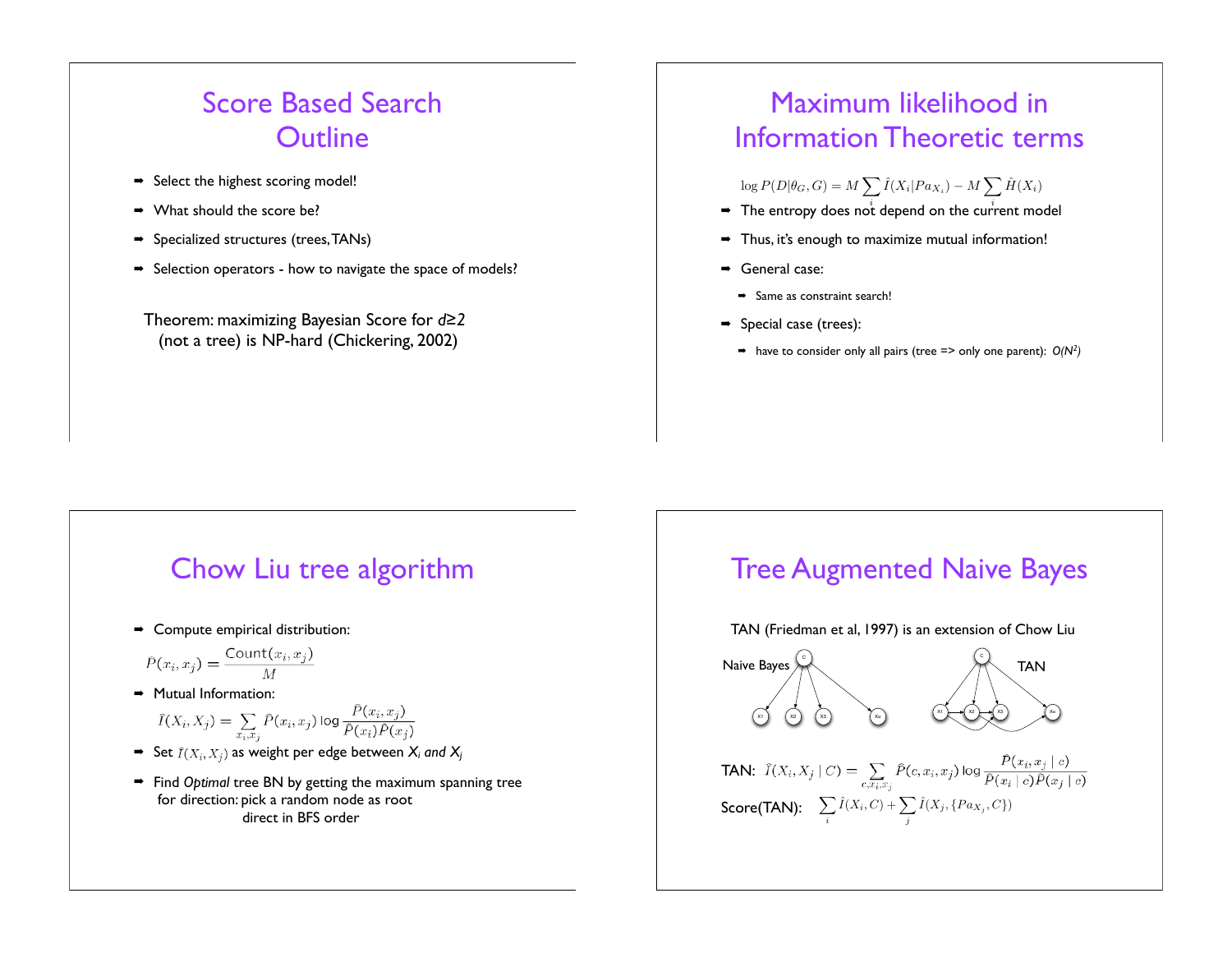#### MI Problem

- $\Rightarrow$  Doesn't penalize complexity:  $I(A,B) \leq I(A,\{B,C\})$
- $\rightarrow$  Adding a parent always increases the score!
- $\rightarrow$  Model will overfit, since the completely connected graph would be favored

## Penalized Likelihood Score

 $\rightarrow$  BIC (Bayesian Information Criterion)  $logP(D) \sim logP(D|\hat{\theta}_{ML}) - \frac{d}{2}$ 2  $\log{(N)}$ 

, where *d* is the number of free parameters

 $\rightarrow$  AIC (Akaike Information Criterion)

$$
log P(D) \sim log P(D|\hat{\theta}_{ML}) - d
$$

 $\rightarrow$  BIC penalizes complexity more than AIC

## Minimum Description Length

- $\rightarrow$  Total number of bits needed to describe data is  $-log_2P(x)$
- $\rightarrow$  Instead send the model and then residuals:
	- *-L(D,H) = logP(H) log P(D|H) = -log P(H|D) + const*
- $\rightarrow$  The best is the one with the shortest message!

## What should the score be? ! Consistent : for all *G'* I-equivalent to the true *G* and all *G\** not equivalent to *G Score(G)=Score(G')* and *Score(G\*)<Score(G')*  $\rightarrow$  Decomposable : can be locally computed (for efficiency)  $Score(G; D) = \sum \n{FamScore(X_i|Pa_{X_i}; D)}$ i Rain Lightning

Thunder

windSurf

Example: BIC and AIC are consistent and decomposable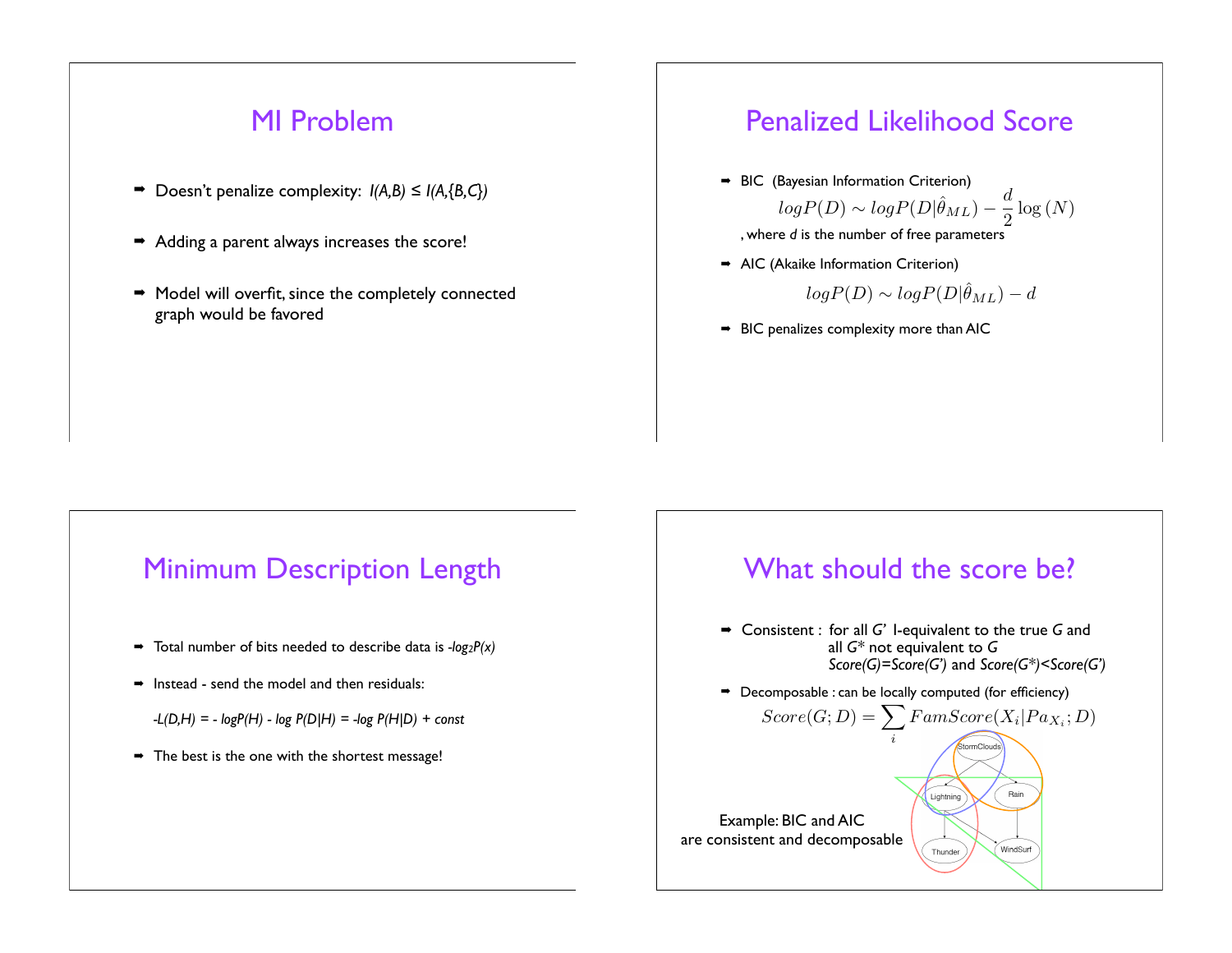# Bayesian Scoring Parameter Prior

- Parameter Prior important for small datasets!
- $\rightarrow$  Dirichlet Parameters ( from a few slides before )
- $\rightarrow$  For each possible family define a prior distribution
- $\rightarrow$  Can encode it as a Bayes Net
- $\rightarrow$  (Usually Independent product of marginals)

# Bayesian Scoring Parameter Prior

 $\rightarrow$  Bayes Dirichlet equivalent scoring (BDe) :

$$
\alpha_{X_i|Pa_{X_i}} = MP'(X_i, Pa(X_i))
$$

 $\rightarrow$  Is consistent (and decomposable)

Theorem: If P(G) assigns the same prior to I-equivalent structures and Parameter prior is Dirichlet then Bayesian score satisfies score equivalence, if and only if prior is of<br>BDe form!

The BDeu (uniform) prior is  $P'(X_i, X_{\pi_i}) = \frac{1}{|X_i||X_{\pi_i}|}$ 

# Bayesian Scoring Structure Prior

- $\rightarrow$  Structure Prior should satisfy prior modularity
- $\rightarrow$  Parameter Modularity: if X has the same set of parents in two different structures, then parameters should be the same.
- $\rightarrow$  Typically set to uniform.

# $\blacktriangleright$  Can be a function of prior counts:  $\frac{1}{\alpha+1}$

# Structure search algorithms

- → Order in known
- $\rightarrow$  Order is unknown
	- $\rightarrow$  Search in the space of orderings
	- $\rightarrow$  Search in the space of DAGs
	- $\rightarrow$  Search in the space of equivalence classes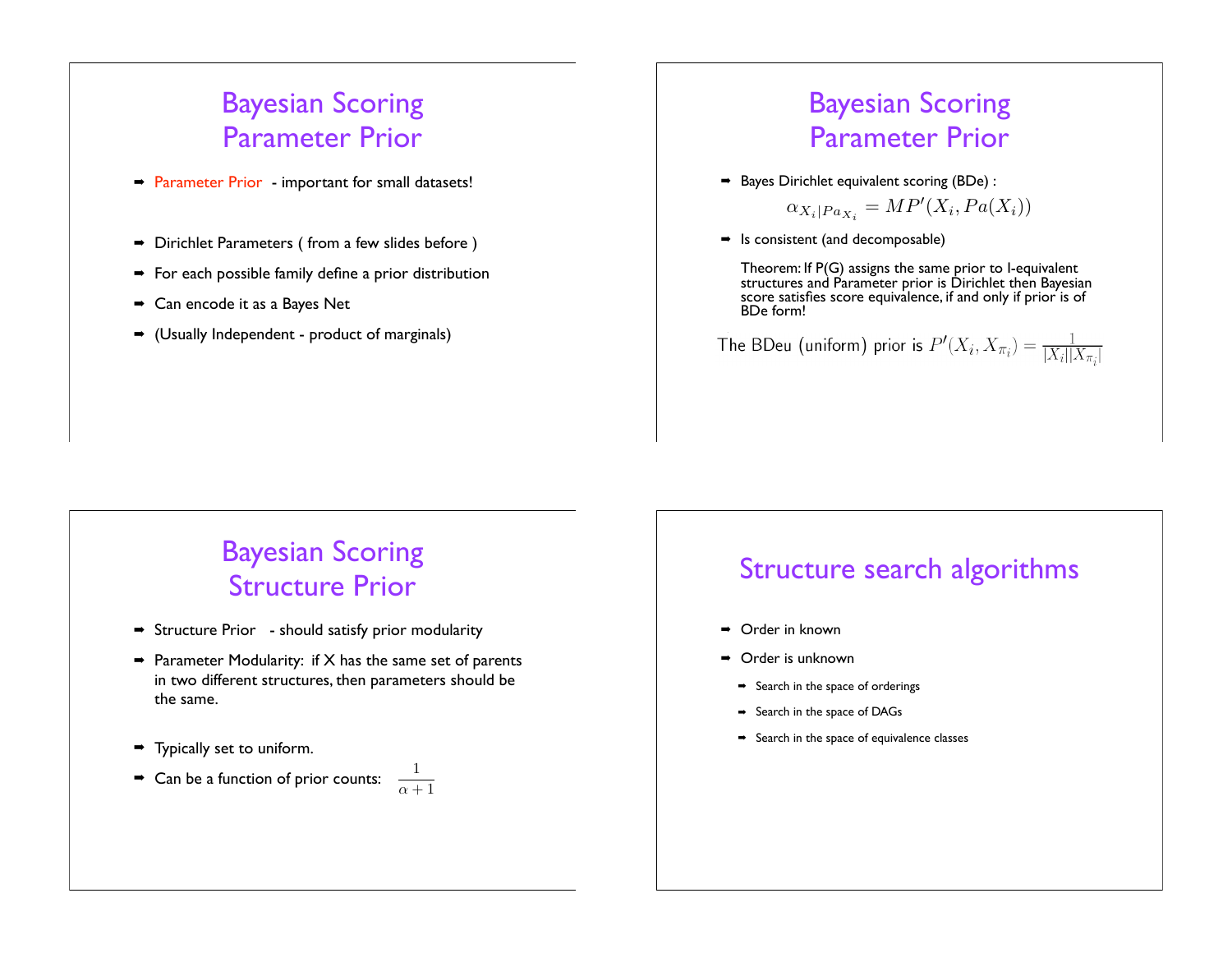#### Order is known

- $\rightarrow$  Suppose the total ordering is  $X_1 \prec X_2 \ldots \prec X_n$
- $\rightarrow$  Then for each node  $X_i$  can find an optimal set of parents in  $Pa_i \subseteq \{X_1, \ldots, X_{i-1}\}\$
- $\rightarrow$  Choice of parents for  $X_i$  doesn't depend on previous  $X_i$
- $\rightarrow$  Need to search among all  $\begin{pmatrix} i & 1 \\ d & \end{pmatrix}$  choices (where d is the maximum number of parents) for the highest local score
- $\rightarrow$  Greedy search with known order, aka K2 algorithm is  $O(d)$

# Order is unknown Search space of orderings

- $\rightarrow$  Select an order according to some heuristic
- $\rightarrow$  Use K2 to learn a BN corresponding to the ordering and score it
- $\rightarrow$  Maybe do multiple restarts
- Most recent research: Tessier and Koller (2005)

# Order is unknown Search space of DAGs

- $\rightarrow$  Typical search operators
	- → Add an edge
	- Remove an edge
	- $\rightarrow$  Reverse an edge
- $\rightarrow$  At most O(n<sup>2</sup>) steps to get from any graph to any graph
- $\rightarrow$  Moves are reversible
- $\rightarrow$  Simplest search is Greedy Hillclimbing
- $\rightarrow$  Move to proposed new graph if it satisfies constraints

# Exploiting Decomposable Score

- $\rightarrow$  If the operator for edge (X,Y) is valid, then we need only to look at the families of X and Y
- ! e.g. for addition operator *o*

 $\delta_G(o)$  = FamScore(Y,  $Pa(Y, G) \cup X|D)$  - FamScore(Y,  $Pa(Y, G)|D)$ )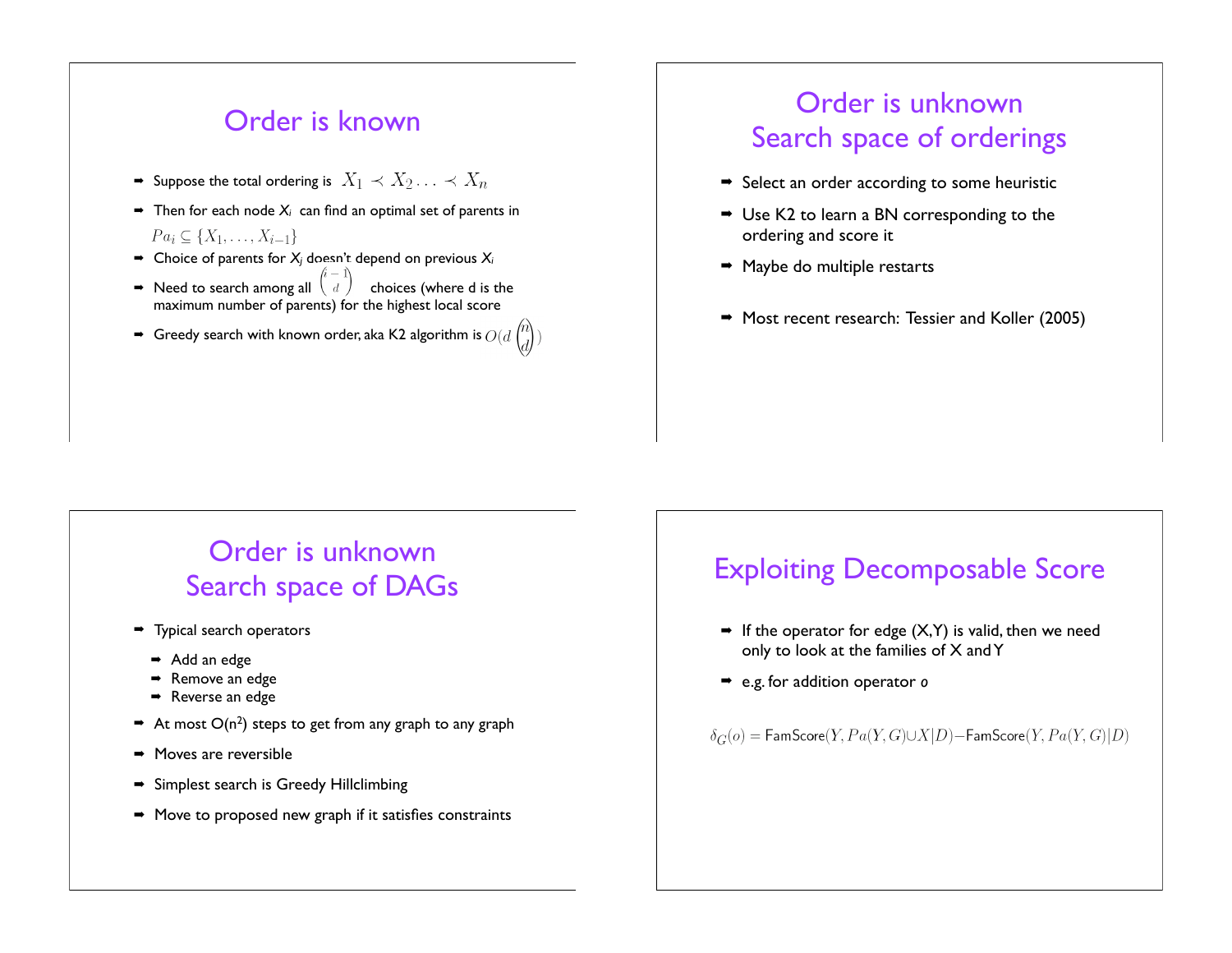# Evaluating costs of moves

- ! Total *O(N^2)* operators
- ! For each operator need to check for acyclicity *O(e)* For local moves check acyclicity in amortized O(1) using ancestor matrix
- $\rightarrow$  If new graph is acyclic, need to score it (amortized)  $O(M)$
- $\blacktriangleright$  K steps to convergence
- ! Total time O(K *N^2 M)*
- For large M can use AD Trees to compute counts in sub linear time

# **Suboptimality**

- $\rightarrow$  Hillclimbing might get stuck in local maxima
- $\rightarrow$  Local maxima are common because of equivalent classes
- $\rightarrow$  Solutions
	- $\rightarrow$  Random restarts
	- TABU: do not undo up to L latest steps
	- $\rightarrow$  Data perturbation
- $\Rightarrow$  Simulated Annealing (slow!)

# Other operators

Optimal Reinsertion (Moore and Wong, 2003)

- $\rightarrow$  Start with an arbitrary DAG
- $\rightarrow$  At every step sever all the edges of a given node
- Reinsert it optimally (find best set of parents and children)
- $\rightarrow$  Random restart if necessary

Pros: works much faster and is less prone to get stuck in local minima

# Searching in space of equivalent classes (GES)

- $\rightarrow$  Pros: Space of equivalent classes is smaller
- Cons: Operators are more complicated Harder to implement
- $\rightarrow$  Empirically shown to have outperformed Greedy Hillclimbing
- $\Rightarrow$  Proved to find an optimal BN as  $M \rightarrow \infty$